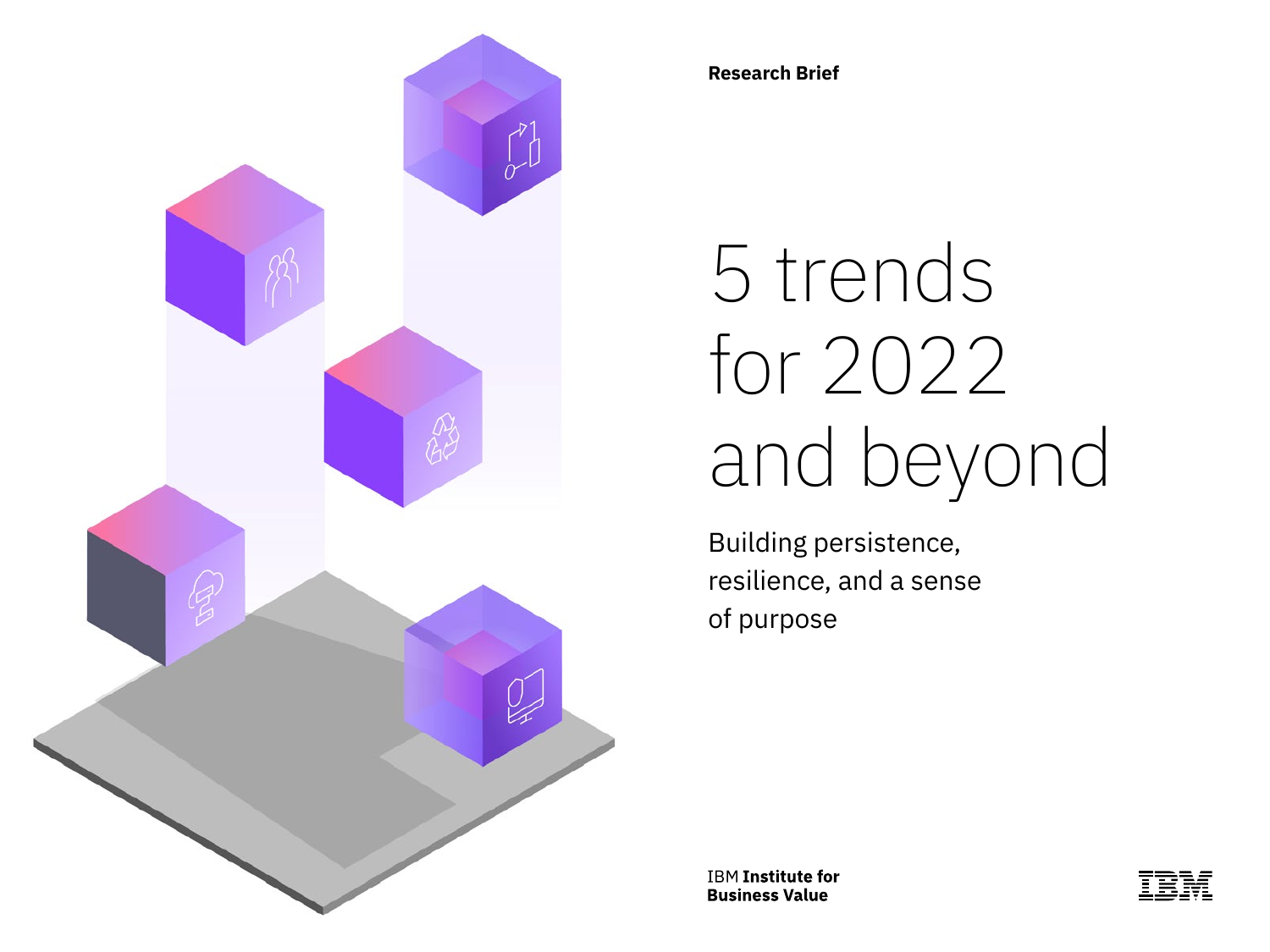# 5 trends for 2022 and beyond

The investments executives make today will define which doors are open to them tomorrow.

The road to post-COVID recovery is long—and for many, the journey will be uphill. Global inflation is rising. The talent market is tightening. And supply chain disruption abounds.

It's not an ideal environment for growth. Yet, these challenges have introduced a host of opportunities for companies that are prepared to pivot. Where old business models faltered, new ones are poised to take the reins.

Which approaches will be the most successful? Our research offers some valuable clues.

Over the past year, the IBM Institute for Business Value (IBV) surveyed and interviewed tens of thousands of executives, employees, and consumers around the world. We've learned how consumer, employee, and investor demands are shifting, what high-performing organizations are doing differently, and where executives are making the biggest bets. Taken together, these findings bring the business landscape of 2022 into focus—and highlight where it's been permanently altered.

Technology, talent, and trust are top priorities for the coming year. Executives are rethinking how they operate all along the value chain. They're finding ways to increase flexibility, strengthen cybersecurity, and reduce environmental impact each step of the way. They're also redefining how humans and technology work together—and creating organizational cultures that put people first.

As open innovation, ecosystem partnerships, and integrated customer experiences become increasingly important, leaders need to move strategically to stay relevant. The choices—and investments—they make today will define, in part, which doors are open to them tomorrow.

Our data-driven insights can help make those decisions easier. Here are 5 trends that executives can use to prepare for a future that is characterized—still—by disruption and change.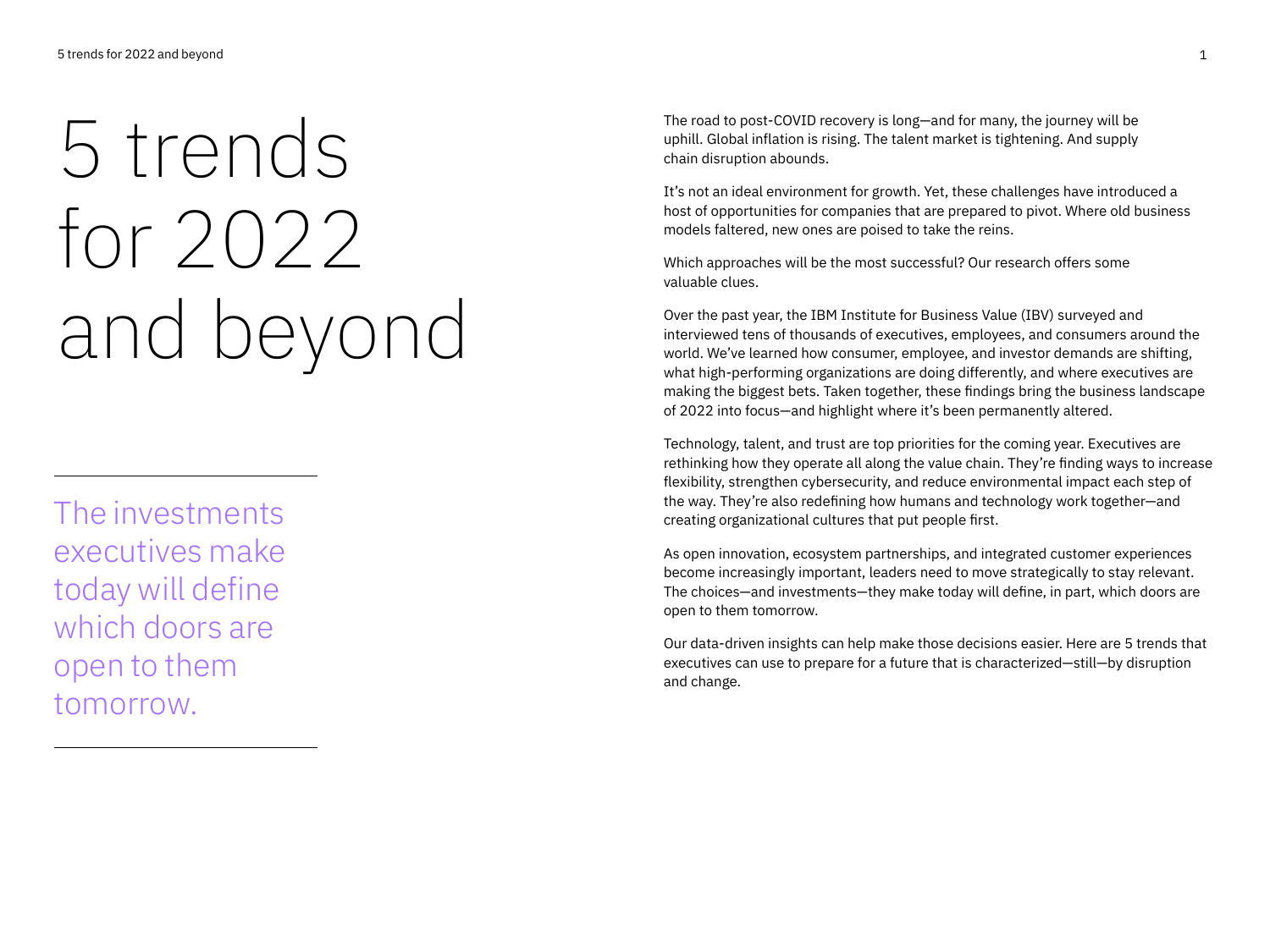# Digital transformation has become a way of life

Transformation was taking place in fits and starts before the pandemic, but now digital initiatives are accelerating rapidly. Our research found that 60% of organizations sped up their investments in digital technologies due to COVID-19 and more than half (55%) permanently course-corrected their organizational strategies. 1

And many executives have realized that transformation is here to stay. Rather than working toward a perfect end state, they're focused on making their organizations more responsive. When asked about their priorities for the next 2 to 3 years, more CEOs said they needed to aggressively pursue operational agility and flexibility (56%) than any other action. 2

They see technology playing a key role in building resilience and adaptability, ranking it the top external force that will impact their businesses in the near term, above regulatory concerns and market factors. Internet of Things (IoT, 79%), cloud computing (74%), and artificial intelligence (52%) are the top technologies they expect to deliver business results.

These technologies, especially cloud, will also enable faster, more effective collaboration, which will be another driving force for growth in the new year. Executives say they plan to participate in business ecosystems 332% more in 2022 than they did in 2018.3

To capitalize on ecosystem partnerships, however, companies need a strong technology core. They'll need to re-evaluate how they manage their assets, infrastructure, and talent. What's more, they must address critical measures that were deprioritized, overlooked, or ignored during the mad rush to adapt during the early days of COVID-19.

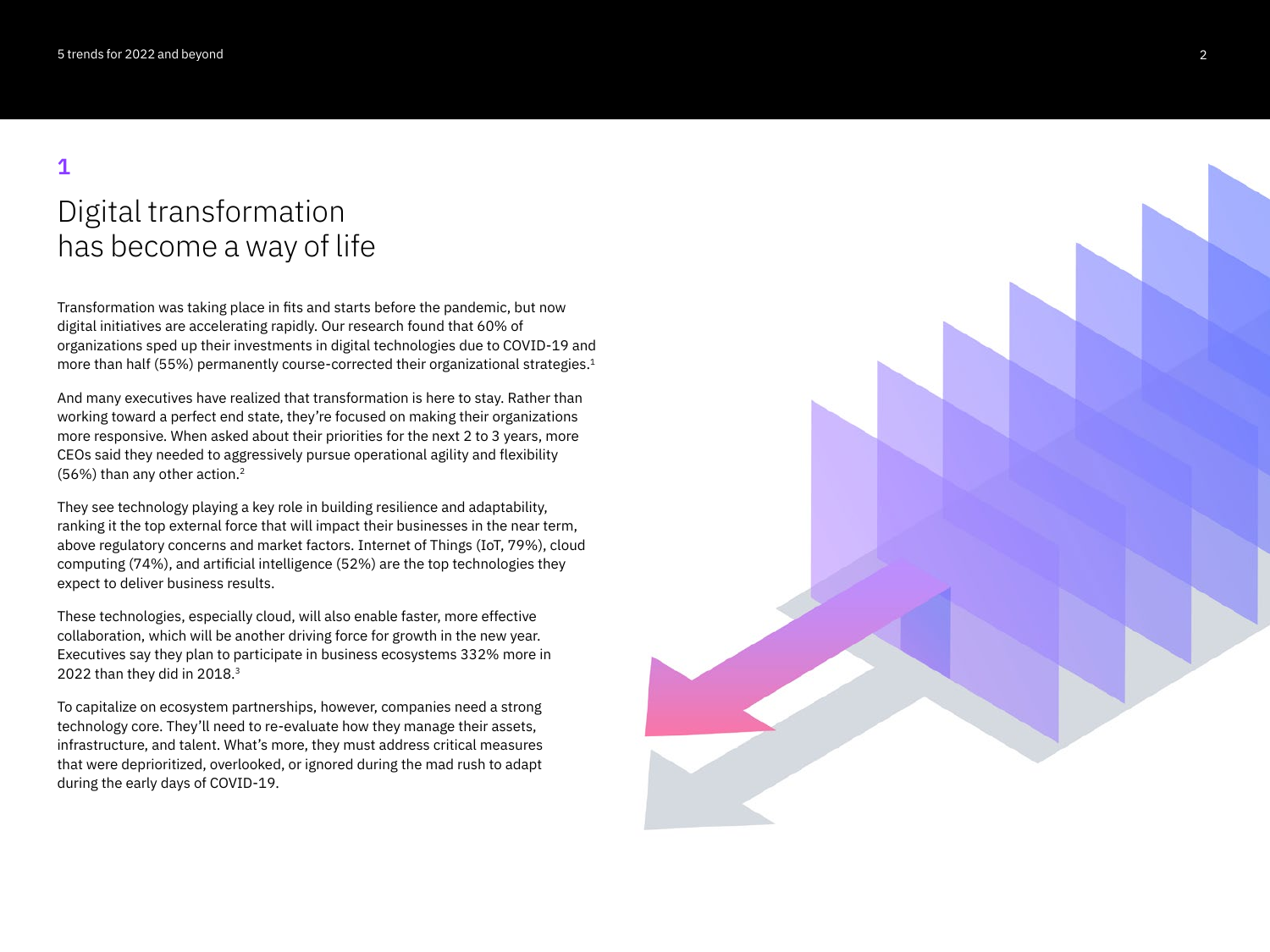# Human capital is precious and scarce

The "Great Resignation" is picking up pace. A record-breaking 4.4 million Americans quit their jobs in September 2021, surpassing the previous record of 4.3 million in August. 4 And while the talent shortfall started in the US, it's now being felt globally as well.

According to Korn Ferry, more than 85 million jobs could go unfilled globally by 2030 due to a lack of skilled talent—resulting in as much as \$8.5 trillion in unrealized revenues. In the US tech sector alone, the talent shortage could lead to \$162 billion in lost revenues each year. 5

While the virtualization of work has given companies greater access to global talent, this extended reach can only take them so far. Ultimately, talent management is a zero-sum game. That means companies will need to look within and make changes that will attract potential employees. That starts with showing people their contributions are valued—and prioritizing their wellbeing.

Companies that don't meet employee needs may find themselves with positions to fill. We found that nearly 1 in 3 (30%) employees have already changed employers in 2021 or plan to do so before the end of the year. Another 15% plan to voluntarily change employers in 2022. 6

More than half (56%) of those who voluntarily changed companies this year cited the need for more flexibility as a key reason for making the switch, while nearly one-third said they wanted to work for a company that better fits their values. And those not planning to make moves are not necessarily content. Roughly 1 in 4 say they don't believe their employer looks out for their mental and physical well-being and nearly 1 in 3 don't believe their employer looks out for their financial well-being. $^{\rm 7}$ 

COVID-19 reminded people what was important to them—and exposed whether they were important to their employers or not. After surviving the disruption caused by the pandemic, people now want to work on their own terms, bring their whole selves to work, and feel good about what they produce. In a tight market, top talent will reward the organizations that prove they put employees first.

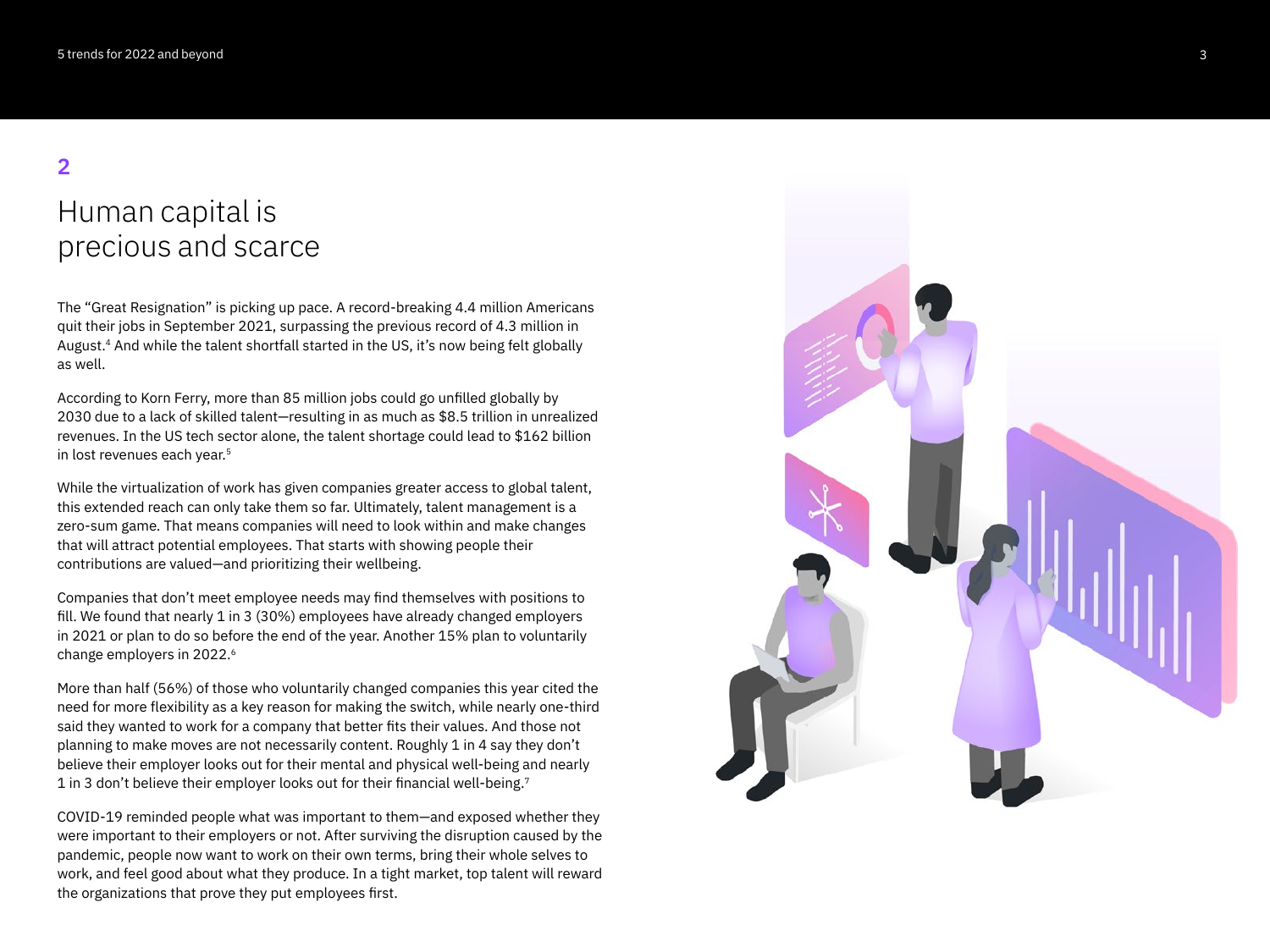# Sustainability and transparency are urgent priorities

The traumatic events of the past 2 years have people rethinking their priorities and redefining responsibility. Regarding sustainability specifically, our research found the pandemic influenced 93% of global consumers' views. 8

Consumers also see that sustainability and wellness go hand in hand. When choosing a brand, roughly 4 in 5 consumers told us that sustainability and health and wellness benefits are important to them—and they're willing to put a premium on protecting people and the planet. 9

While sustainability has historically been seen as a luxury good, about half of our respondents say they're willing to pay higher prices (54%)—or even take a pay cut (48%)—for a sustainable future. And approximately 7 in 10 say they're more likely to apply for and accept jobs with organizations they consider to be environmentally sustainable and socially responsible.<sup>10</sup>

However, what consumers claim they're willing to do is largely aspirational. There's a significant gap between what they say they're willing to do and how they actually spend their money. Fewer than 1 in 3 consumers (31%) say that sustainable or environmentally responsible products made up most or all of their last purchase.<sup>11</sup> This means companies have a valuable opportunity to tap this unmet demand.

But first, companies will need to convince people they're getting the real deal. Just under half of consumers say they trust the statements companies make about environmental sustainability, and more than three-quarters of this group also do their own research before making a purchasing decision.12 That means companies need to provide transparent and detailed information about their initiatives if they want to connect with purpose-driven consumers.

But many companies have a sizable information gap they need to bridge. While our 2021 research found that 9 out of 10 companies say they will be working on various sustainability initiatives across the enterprise, another study found that only 1 in 3 consumer companies are measuring their progress. This disconnect will need to be addressed in 2022.

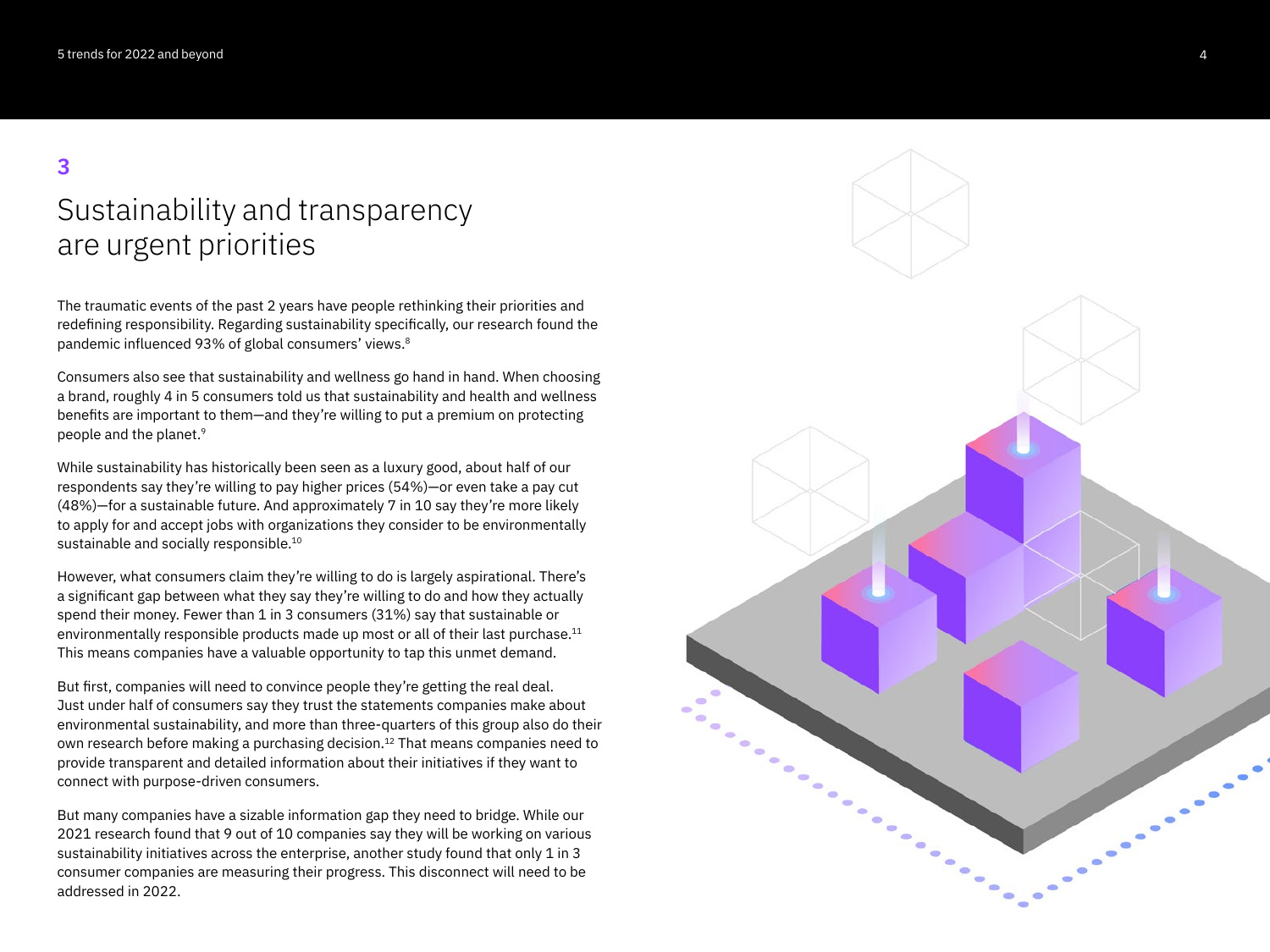## Tech adoption should reshape business operations

Taking a piecemeal approach to technology is no longer enough. Businesses need to holistically reinvent their operations to realize the full benefits of digital transformation.

Rather than rolling out isolated innovations that streamline individual workflows, executives must focus on building integrated systems that revolutionize business models in 2022. And they can't be afraid to "fail forward," as taking risks is what leads to tech-driven rewards. In fact, our research found that companies that don't penalize failure see a 10% revenue growth bump in the context of tech adoption and digital transformation.<sup>13</sup>

Grocery giant Kroger has painted a clear picture of what this could look like in retail. It's introduced exponential technology across its operations to respond to shifts in shopping behavior—and compete with the efficiency of Amazon. In early 2021, the company piloted a smart grocery cart program called KroGO, which is similar to the Dash Carts Amazon introduced in 2020. The smart carts use computer vision technology to add items to customers' bills as they're placed in the cart—no scanning required.14 In October 2021, the grocer also announced it would open two automated customer fulfillment centers to boost its capacity for on-demand delivery.<sup>15</sup>

Kroger's not alone. Our research shows that companies across sectors are building the tech capabilities needed to support these types of integrated digital plays. In response to COVID-19, almost 2 in 3 (64%) organizations shifted to more cloudbased business activities.<sup>16</sup> Now, 97% are employing cloud and 78% have at least piloted AI.17 Our 2021 CIO Study also found that, since 2019, there have been monumental increases in the number of CIOs whose organizations have advanced hybrid cloud operations (700%) and intelligent workflows (560%).<sup>18</sup>

We're also seeing these investments start to pay big dividends. One study found that high adopters of technology across 13 industries benefit from a revenue premium of 7 percentage points, with the Internet of Things (IoT), artificial intelligence (AI), and cloud yielding the greatest benefit. And those that invested in ecosystems and open innovation saw an average revenue premium of 40%.19

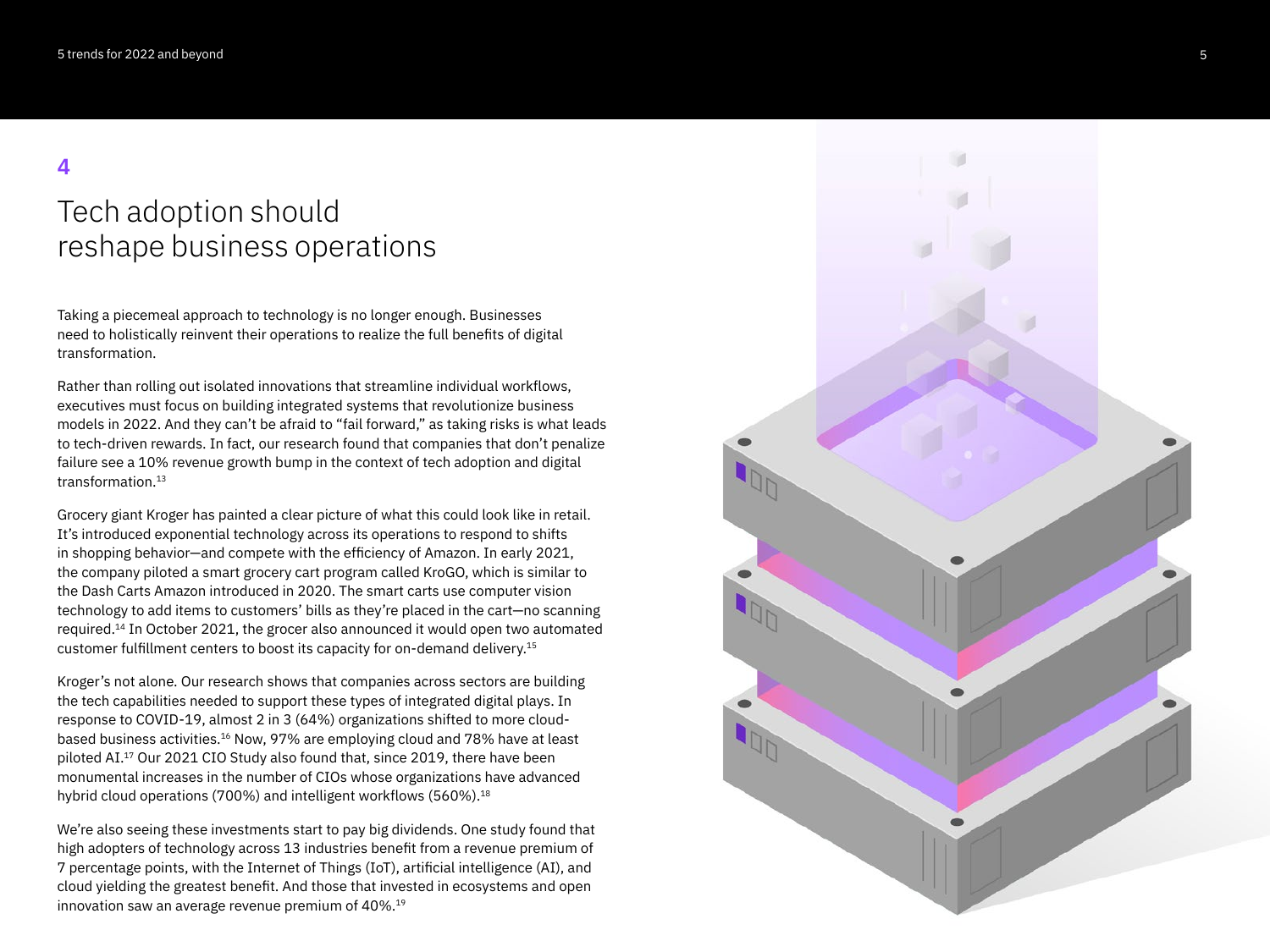## Trust and security underpin sustained innovation

While cloud-based technologies, platforms, and ecosystems expand an organization's reach and create new opportunities for innovation, they also introduce new threats. In fact, our research revealed that 7 in 10 organizations are unable to secure data that moves across multiple cloud and on-premises environments.20

It's no surprise then, that the same report found that more than 90% of cyber-related incidents originated in cloud environments. This vulnerability is borne from an inability to adapt security practices to a more open environment, as a full 92% of organizations lack the ability to securely enable and extend new cloud-native capabilities to their internal and external partners.<sup>21</sup>

As companies expand their cloud footprint to enable remote work, integrate supply chains, and streamline customer experiences, they must also evolve their approach to cybersecurity. "Zero trust" is a preventative approach to security that assumes malicious actors are everywhere. It requires authentication and verification for every exchange of value, which allows companies to open their boundaries more securely.

Open, secure cloud networks can create a virtuous cycle that drives innovation and collaboration. For example, 3 in 5 zero trust leaders say their security approach has enabled digital transformation, compared to 35% of all others. And more than half (54%) say they've increased trust and secure connections to external partners, compared to roughly 1 in 3 other companies.<sup>22</sup>

Evolving security practices for the cloud era also positions organizations to deliver better business results. Organizations with the most mature cloud security practices those that integrate their cloud and security strategies more intentionally outperformed peers by more than 2x, both in terms of revenue growth and profitability.<sup>23</sup>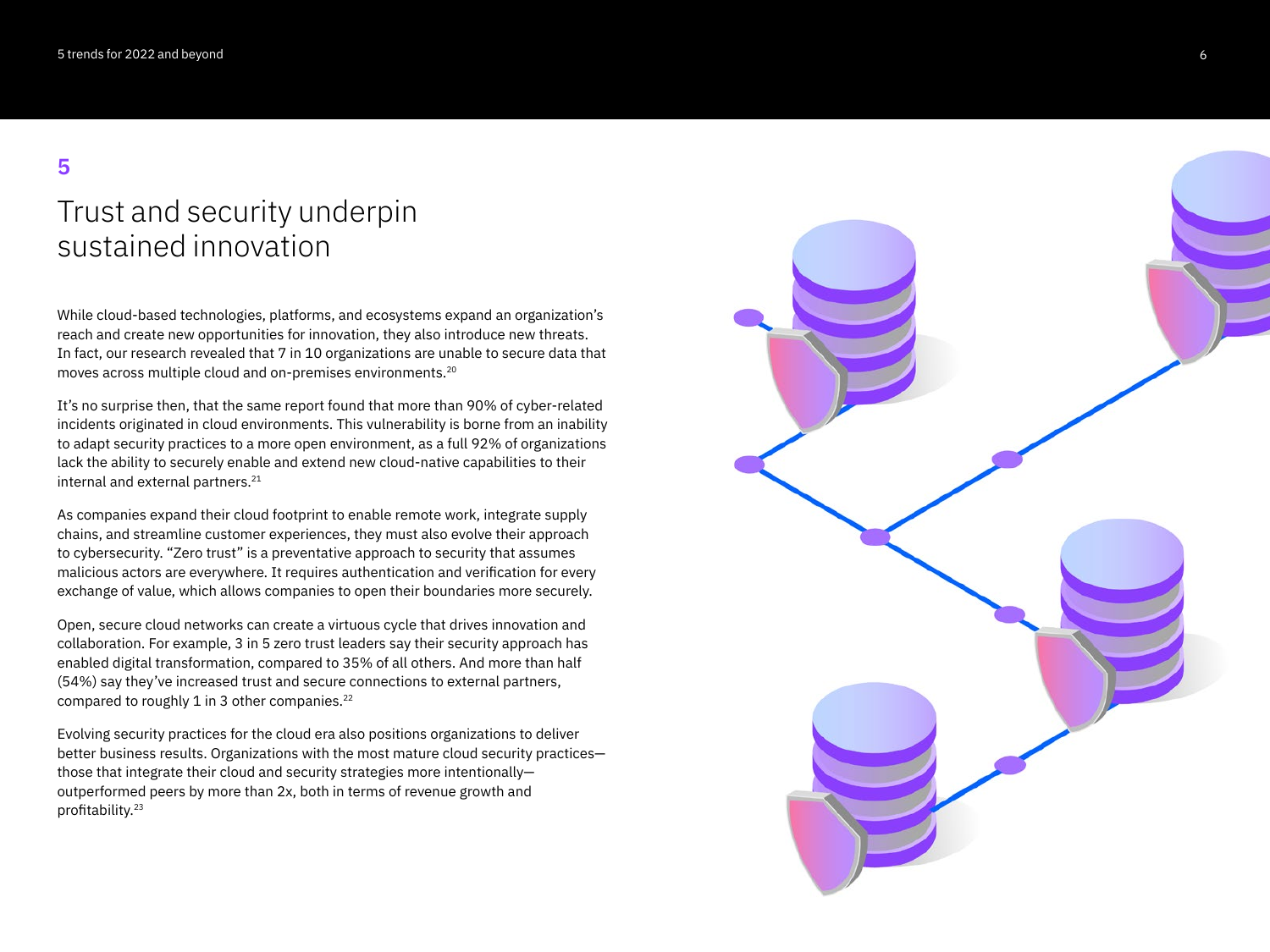# **Action guide** The path forward

#### **Focus on purpose and investigation of the Investigation of the Investigation of the Investigation of the Investigation of the Investigation of the Investigation of the Investigation of the Investigation of the Investigati**

*Live a defined set of values.* Build trust and transparency to maintain strong relationships with employees, customers, and ecosystem partners.

*Chart a clear course.* Set specific targets around environmental sustainability and social responsibility and regularly measure progress.

*Put people first.* Prioritize employees' financial, mental, and physical wellbeing by providing flexibility and encouraging authenticity.

*Enable tech investments by upskilling talent.*  Strengthening human-technology collaboration is key to getting the most from digital transformation.

*Bridge integration gaps.* Take a more holistic approach to cloud adoption and address any areas that are lagging in transformation.

*Don't sleep on security.* Adopt a zero-trust approach that will enable partnerships across ecosystems and drive innovation.

*Transformation is a continual process*. Companies must push through failure to find the technology mix that will take them to the next level.

*Disruption is around every corner*. Building agility today can help companies prepare to tackle the problems they will face tomorrow.

*Make innovation a team sport*. Collaborating with ecosystem partners—including the competition—will be necessary as industries continue to transform.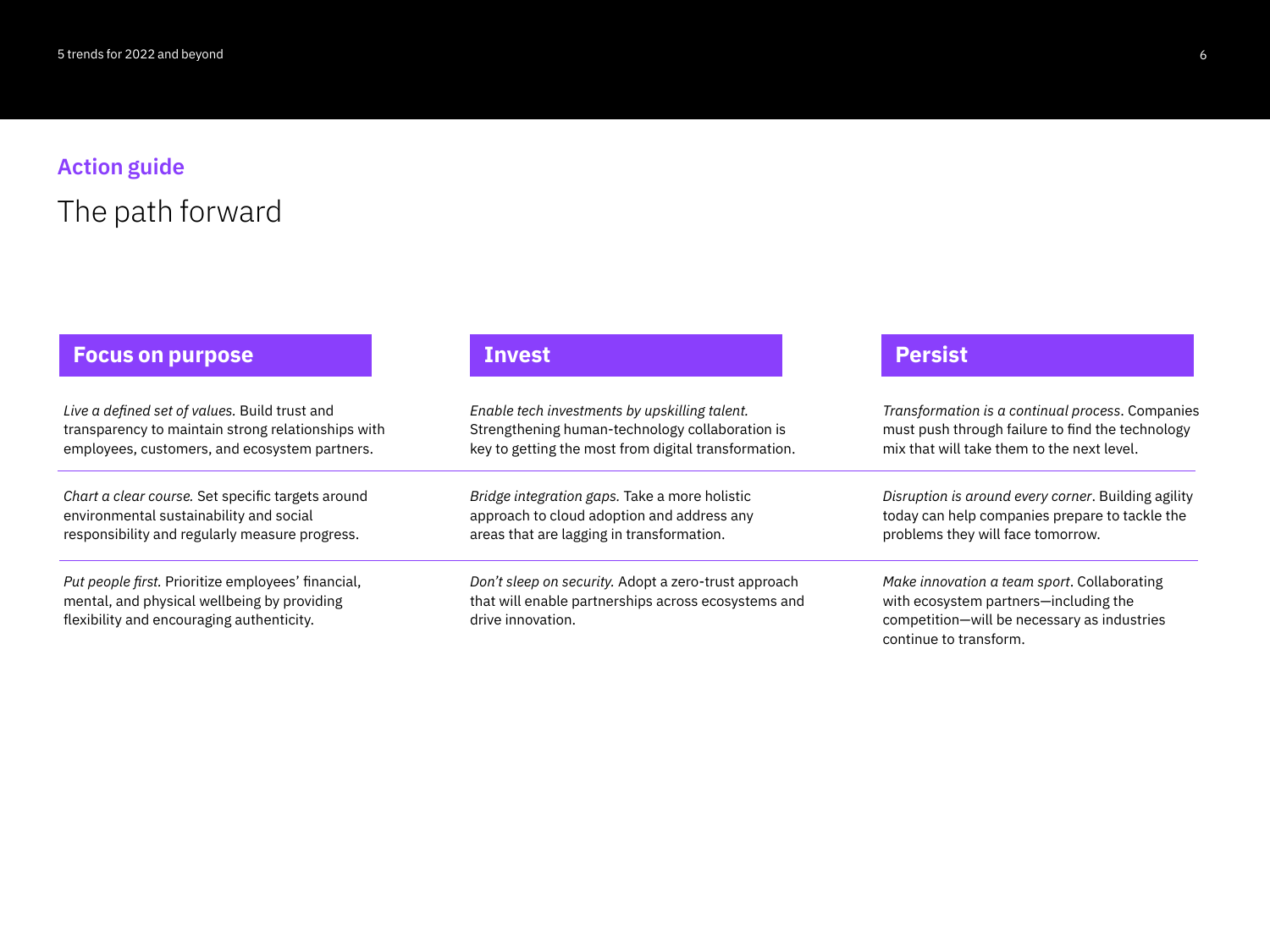#### Notes and sources

- 1 "COVID-19 and the future of business: Executive epiphanies reveal postpandemic opportunities." IBM Institute for Business Value. September 2020. <https://ibm.co/covid-19-future-business>
- 2 "The 2021 CEO Study. Find your essential: How to thrive in a post-pandemic reality." IBM Institute for Business Value. February 2021. <https://ibm.co/c-suite-study-ceo>
- 3 "COVID-19 and the future of business: Executive epiphanies reveal post- pandemic opportunities." IBM Institute for Business Value. September 2020.<https://ibm.co/covid-19-future-business>
- 4 Casselman, Ben. "The number of U.S. workers quitting their jobs in September was the highest on record." *The New York Times*. November 12, 2021. [https://www.nytimes.com/2021/11/12/business/economy/jobs-labor-openings](https://www.nytimes.com/2021/11/12/business/economy/jobs-labor-openings-quit.html)[quit.html](https://www.nytimes.com/2021/11/12/business/economy/jobs-labor-openings-quit.html)
- 5 "Future of Work: The Global Talent Crunch." Korn Ferry. Accessed November 19, 2021. [https://www.kornferry.com/content/dam/kornferry/docs/article-migration/](https://www.kornferry.com/content/dam/kornferry/docs/article-migration/FOWTalentCrunchFinal_Spring2018.pdf) [FOWTalentCrunchFinal\\_Spring2018.pdf](https://www.kornferry.com/content/dam/kornferry/docs/article-migration/FOWTalentCrunchFinal_Spring2018.pdf)
- 6 Unpublished data from a global IBV survey of 9,473 full-time or part-time employees and apprentices from 9 countries conducted in August and September of 2021.
- 7 Ibid.
- 8 Orrell, Gillian, Christopher Nowak, Cristene Gonzalez-Wertz, and Jane Cheung. "Sustainability at a turning point: Consumers are pushing companies to pivot." IBM Institute for Business Value. May 2021. <https://ibm.co/sustainability-consumer-research>
- 9 Unpublished data from a global IBV survey of 19,100 respondents across 28 countries conducted in September 2021.
- 10 Orrell, Gillian, Christopher Nowak, Cristene Gonzalez-Wertz, and Jane Cheung. "Sustainability at a turning point: Consumers are pushing companies to pivot." IBM Institute for Business Value. May 2021. <https://ibm.co/sustainability-consumer-research>
- 11 Unpublished data from a global IBV survey of 19,100 respondents across 28 countries conducted in September 2021.
- 12 Gupta, Sachin, Sashank Yaragudipati, Jane Cheung, and Christopher K. Wong. "The last call for sustainability: An urgent growth agenda for consumer products and retail." IBM Institute for Business Value. August 2021. <https://ibm.co/sustainability-consumer-products-retail>
- 13 Payraudeau, Jean-Stéphane, Anthony Marshall, and Jacob Dencik. "Extending digital acceleration: Unleashing the business value of technology investments." IBM Institute for Business Value. October 2021. <https://ibm.co/extending-digital-acceleration>
- 14 Price, Molly. "Smart grocery carts are coming to change the way we shop." CNET. January, 23, 2021. [https://www.cnet.com/home/kitchen-and-household/](https://www.cnet.com/home/kitchen-and-household/smart-grocery-carts-are-coming-to-change-the-way-we-shop/) [smart-grocery-carts-are-coming-to-change-the-way-we-shop/](https://www.cnet.com/home/kitchen-and-household/smart-grocery-carts-are-coming-to-change-the-way-we-shop/)
- 15 "Kroger Delivery Expands with New Fulfillment Centers." Kroger. October 12, 2021. [https://ir.kroger.com/CorporateProfile/press-releases/press-release/2021/](https://ir.kroger.com/CorporateProfile/press-releases/press-release/2021/Kroger-Delivery-Expands-with-New-Fulfillment-Centers/default.aspx) [Kroger-Delivery-Expands-with-New-Fulfillment-Centers/default.aspx](https://ir.kroger.com/CorporateProfile/press-releases/press-release/2021/Kroger-Delivery-Expands-with-New-Fulfillment-Centers/default.aspx)
- 16 "COVID-19 and the future of business: Executive epiphanies reveal post-pandemic opportunities." IBM Institute for Business Value. September 2020. <https://ibm.co/covid-19-future-business>
- 17 Payraudeau, Jean-Stéphane, Anthony Marshall, and Jacob Dencik. "Extending digital acceleration: Unleashing the business value of technology investments." IBM Institute for Business Value. October 2021. <https://ibm.co/extending-digital-acceleration>
- 18 "2021 CIO Study: The CIO Revolution." IBM Institute for Business Value. November 2021.<https://ibm.co/c-suite-study-cio>
- 19 Payraudeau, Jean-Stéphane, Anthony Marshall, and Jacob Dencik. "Extending digital acceleration: Unleashing the business value of technology investments." IBM Institute for Business Value. October 2021. <https://ibm.co/extending-digital-acceleration>
- 20 McCurdy, Chris, Shue-Jane Thompson, Lisa-Gaine Fisher, and Gerald Parham. "Getting started with zero trust security: A guide for building cyber resilience." IBM Institute for Business Value. August 2021.<https://ibm.co/zero-trust-security>
- 21 Ibid.
- 22 Ibid.
- 23 Ibid.